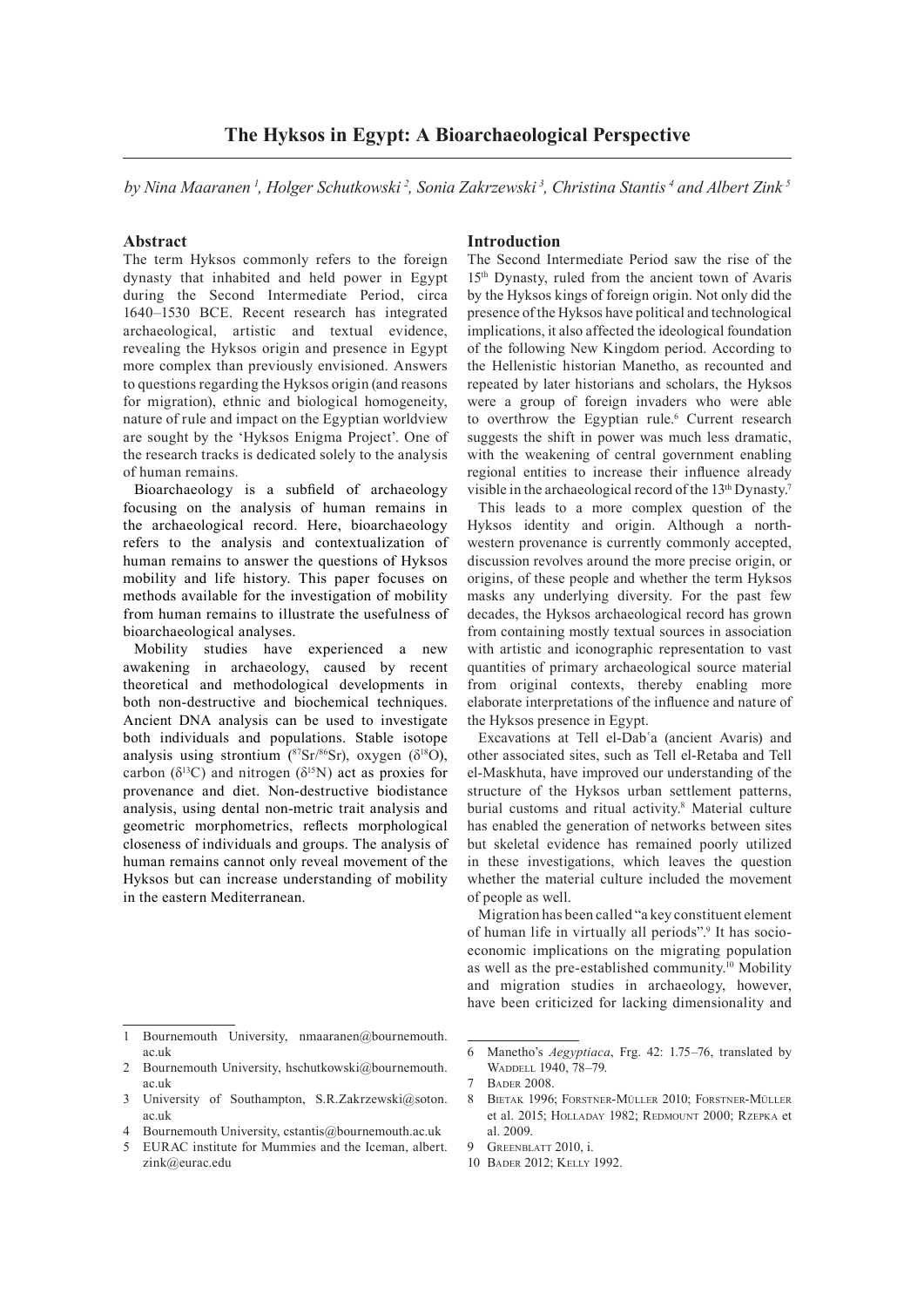theoretical vigour, presenting migration merely as an explanation for change, not as an object of research in itself.11 We aim to address these weaknesses by utilizing a biocultural approach. Within a biocultural framework, the surrounding environment (social, political, economic and ecological) can be considered as an influence on the choices of an actor just as the actor changes the environment he or she lives in.12 This methodological approach emphasizes that the interactions between human culture and the environment are inherently dynamic, as the cultural adaptations are always changing the social, political, economic and ecological environments, which, in turn, are always challenging the humans living within them.

## **Investigating Hyksos Mobility**

In regions where textual evidence has been abundant, mobility and migration studies have played a minor role in archaeological investigations.13 However, even though there is a wealth of textual evidence from ancient Egypt, much less is available for the Second Intermediate Period and the Hyksos in particular. Aside from the Hyksos scarabs and their inscriptions, there is a dearth of written sources produced by the Hyksos themselves. Therefore, one has to rely on writings produced by the competing rulers, which are in conflict with the archaeological evidence<sup>14</sup>

To study the Hyksos migration patterns, skeletal human remains from the Hyksos capital Avaris are analysed and compared with skeletal remains from the eastern Mediterranean and Western Asia. The available Hyksos skeletal sample, forming the basis of the project, was excavated during 1966–1969 and 1975–1980 campaigns in Tell el-Dabʿa Area A/II. A primary analysis of the remains was conducted and published by Winkler and Wilfing  $(1991)$ <sup>15</sup> The Hyksos Enigma Project reanalyses the Tell el-Dabʿa material to gain previously unknown biomolecular and morphometric information of the Hyksos and to update the dental non-metric trait data according to current protocol. The resulting dataset forms the basis against which other Bronze Age skeletal collections are compared.

### **Non-destructive biodistance analysis**

The similarities visible in living populations and family members extend to skeletal appearance and can be quantified and analysed statistically. Biological

distance, or biodistance, measures the similarity of groups using skeletal and dental variation. It is based on phenetics, the classification of organisms according to their morphological similarity, and rests on the assumption that physical appearance is, at least to some extent, an indicator of biological affinity.<sup>16</sup>

Biodistance methods are commonly used to assess variation within and between sites and continuity in diachronic studies.17 Dental non-metric trait variation and geometric morphometrics represent two major subfields available in biodistance analysis. They have proven useful in studies of variation in palaeontological,<sup>18</sup> archaeological<sup>19</sup> and modern settings.20

## **Dental non-metric trait variation**

The current standard for dental non-metric trait variation is the Arizona State University Dental Anthropology System (ASUDAS) by Turner et al.21 It considers solely the macroscopic (visual) appearance of teeth, accounting for features such as the presence of additional cusps or tubercles (elevated structures), differences in groove patterns and root shape and number. Although the number of traits in the ASUDAS is not nearly as high as the total number of traits available, the ones included in the system have been selected due to their reliability. They are characterized by durability against (moderate) surface destruction, easy identification, high recording repeatability, strong genetic link and a lack of sexual dimorphism.22

To analyse the non-metric information, an array of statistical methods can be employed to take into account any potential correlation between traits, missing data and false positive observations. The most commonly used method is C.A.B. Smith's modified mean measure of divergence (MMD).<sup>23</sup> ASUDAS has been employed worldwide, $24$  including in several cases in Egypt and the Levant.25

- 18 E.g., Gómez-Robles et al. 2012; Guatelli-Steinberg and Irish 2005; Martinón-Torres et al. 2007.
- 19 E.g., Hanihara 2008; Scott and Turner 1997.
- 20 Edgar 2002; Hanihara 2008.
- 21 Turner et al. 1991.
- 22 Hanihara 1992; Hubbard et al. 2015; Irish 1993; Larsen 1997; SCOTT 1973; SCOTT and TURNER 1997.
- 23 Sjøvold 1973; 1977; Smith 1972, modified by Harris and SJØVOLD 2004.
- 24 E.g., Haeussler 1996; Hanihara 1967; Hawkey 2004; Turner 1984; Turner 1992.
- 25 Elias 2016; Irish 1998; 2006; Sołtysiak and Bialon 2013; Ullinger et al. 2005.

<sup>11</sup> Burmeister 2000; Dommelen 2014; Kelly 1992.

<sup>12</sup> Levins and Lewotin 1985; Stinson et al. 2012; ZUCKERMAN et al. 2012.

<sup>13</sup> Dommelen 2014.

<sup>14</sup> Bader 2008.

<sup>15</sup> Winkler and Wilfing 1991.

<sup>16</sup> Hefner et al. 2016, 3.

<sup>17</sup> Zakrzewski 2007.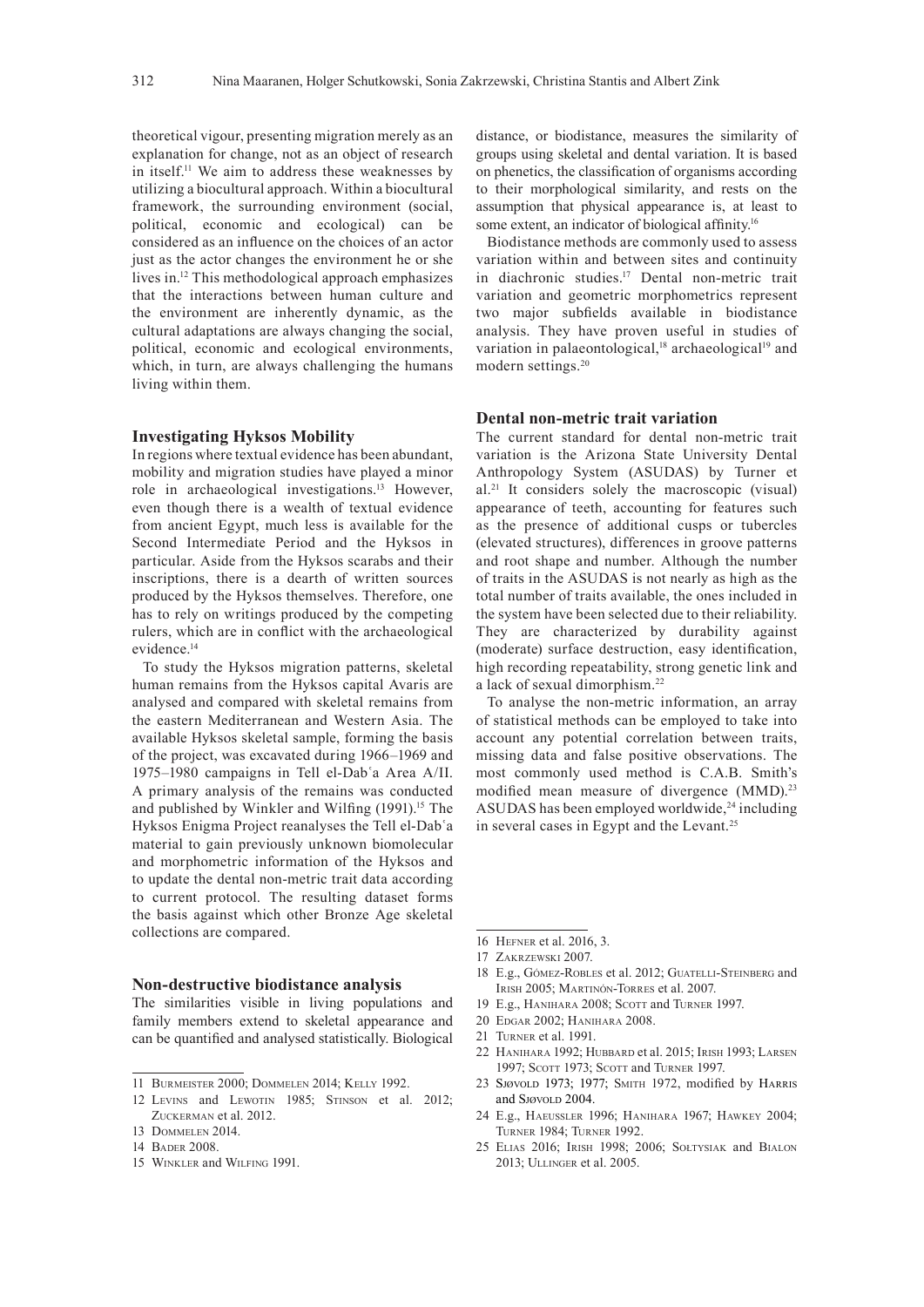## **Geometric morphometrics**

Geometric morphometrics (GM) has been called a "revolution in morphometrics".26 It allows for the analysis of shape and size in either two- or threedimensional space, defining characteristics and variation in both single organisms and groups. The method can be used to analyse the shape of any object, such as pottery, by creating a digital model of the object surface using photography or more sophisticated scanning techniques.<sup>27</sup> GM is included in the study to maximise data acquisition of the highly damaged Tell el-Dabʿa material and compare the efficacy of the method and source material to dental non-metric variation.

Shape investigations are conducted using landmarks, features visible on the organism or object that can be identified in every specimen of the sample. Recently, semi-landmarks have been included in analyses, to investigate curved features. Depending on the selected dimensionality (2- or 3D) and the data collection technique, these landmarks may reside on a single aspect or multiple aspects of the organism. Due to the broad geographic location of collections used in this study, and their various curatorial conditions, 2D data collection was selected for its portability and recording speed. The collected data can be fully analysed using freely available software, such as tpsDig, ImageJ, geomorph package in R and MorphoJ.

The resulting shape is analysed with various multivariate statistical methods, similar to those in non-metric traits analysis. Principal component analysis (PCA), which condenses the large data cloud into its most informative components, is popular in both techniques.28 Analysis of 2D information tooth morphology has been used especially in the study of hominins with,<sup>29</sup> thus far, only a handful of examples from archaeological contexts.30

#### **Biomolecular analysis**

In recent years, the lowered cost and increased effectiveness of biochemical analyses has caused the number of studies conducted in archaeology to grow exponentially.31 The improvement of isotope and DNA analyses can be considered as one of the major reasons for the new awakening and interest in mobility and migration. Migration studies have taken a new turn due to the recent advances in bioarchaeological and biogeographical methods using isotope, DNA and biodistance analyses that estimate the degree or lack of affinity between individuals and/or groups. The arising results have begun to raise new questions and draw attention to the nature of migration itself and its role in society.32

## **Isotope analysis**

The skeleton is affected by the surrounding environment and habitual behaviour not only in appearance but also in chemical composition. The food and water consumed by the individual affect stable isotope signatures, retaining a clue of what was eaten and where. Depending on the research question, a combination of bone and teeth can be used to infer information of the individual. Teeth begin forming *in utero* and finish forming around the second decade of life, recording the diet and location of the individual during growth, while bone is constantly remodelling and thus records approximately the last ten years of life.33 Bone is affected by environmental conditions that may, in some cases, decrease the amount of available bone collagen. In Near Eastern Bronze Age samples, approximately 80–85% yield authentic collagen for isotope analysis.<sup>34</sup>

Strontium ( $87Sr/86Sr$ ) and oxygen ( $\delta^{18}O$ ) stable isotopes can be used to investigate migration and residence in past populations. Strontium readily substitutes calcium in teeth and bone. Strontium signatures in the biosphere are reflective of the underlying geology of the area (i.e., bedrock).35 The main input of oxygen atoms in the body is drinking water, and the difference in proportions between <sup>18</sup>O and <sup>16</sup>O isotopes is dependent largely on the location's climate (e.g., mean temperature, altitude) from which the drinking water is sourced.<sup>36</sup> Because of this,  $\delta^{18}O$  analysis has been used to track the movement of humans in past populations. As stable isotopes record points in time for a specific individual, tracking mobility relies on the identification of changes in the isotope values.

Differences in diet may also be of use for investigating residential mobility, as differences in subsistence and access to certain foods within a given population may be reflective of non-local cultural food practices.<sup>37</sup> Carbon ( $\delta^{13}$ C) and nitrogen ( $\delta^{15}$ N) isotopic values are dependent of types of plants consumed and sources of protein, respectively, placing humans within their local food web. Together they relay information of the use of marine and terrestrial resources and offer insight into the diversity of culture-based dietary practices.<sup>38</sup>

- 33 Hedges et al. 2007; Hillson 1996.
- 34 E.g., Schutkowski and Ogden 2011; Sołtysiak and SCHUTKOWSKI 2015.
- 35 Bentley 2006, Szostek et al. 2005.
- 36 Dupras and Schwarz 2001; Gregoricka 2014; Kenoyer et al. 2013; Kohn 1996; Touzeau et al. 2013.
- 37 E.g., Stantis et al. 2016.
- 38 Sandias and Müldner 2015; Sołtysiak and Schutkowski 2015; Touzeau et al. 2014.

<sup>26</sup> ROHLF and MARCUS 1993.

<sup>27</sup> ZELDITCH et al. 2012.

<sup>28</sup> Irish 2010.

<sup>29</sup> Bauer et al. 2016; Gómez-Robles et al. 2007; Gómez-Robles et al. 2008; Gómez-Robles and Polly 2012.

<sup>30</sup> Bernal 2007; Perez et al. 2006.

<sup>31</sup> Killgrove 2013.

<sup>32</sup> Cameron 2013; Linden 2007.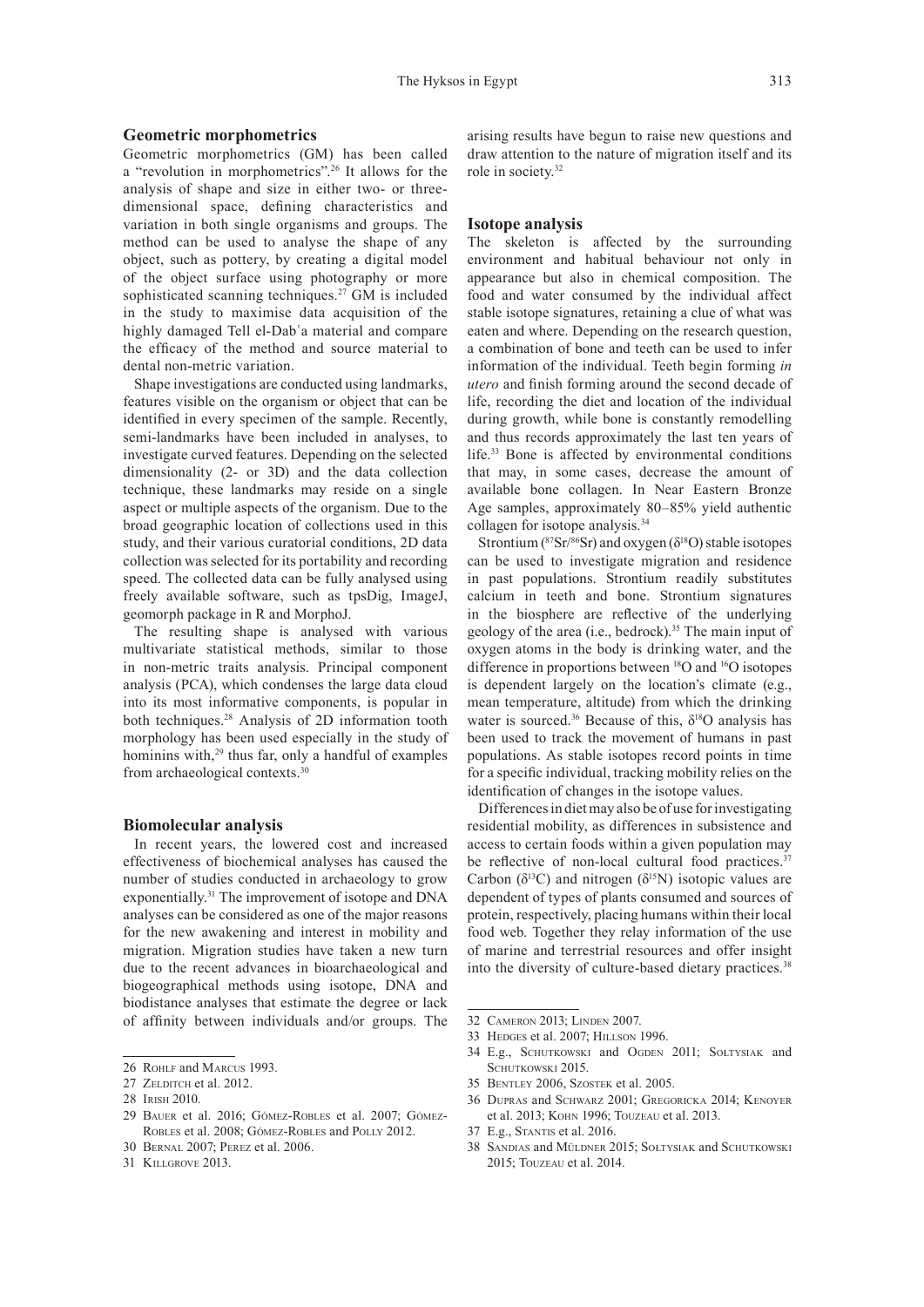Carbon and nitrogen stable isotope analysis can also be used to investigate weaning practices and even periods of extreme physical stress such as starvation.39

## **Ancient DNA (aDNA) analysis**

The recent development in aDNA analysis techniques has already begun to transform the field of biodistance analysis, providing much more information of the individual and the population.<sup>40</sup> The introduction of next-generation sequencing (NGS) has removed issues inherent in PCR methods, such as the detection of contamination and ability to analyse lowerquality DNA.41 With NGS, the whole genome can be sequenced, eliminating bias of prior selection, and one set of sequencing can be used to map out sex, ancestry, kinship and pathology.<sup>42</sup> The samples will be processed at the ancient DNA Laboratory of the EURAC – Institute for Mummies and the Iceman, Bolzano, Italy, which has plentiful experience in the treatment of samples from arid areas of the Middle and Near East.43

Another major change in the protocols of aDNA sampling is the shift from teeth to the petrous portion of the temporal bone of the skull. The petrous portion begins forming *in utero* and does not remodel during life but, instead, becomes protected by a dense layer of bone.44 This makes the petrous portion resilient to post-mortem destruction and, subsequently, the most likely host of DNA.<sup>45</sup> Due to the technological developments mentioned before, the sampling of this bone does not result in full destruction of the element but merely a small drill-hole, circa 1 cm in diameter, on the endocranial from the basal aspect.

Even with the technological development, the rapid degeneration of DNA may decrease extraction success as fragments smaller than 20–30 base pairs become too non-specific to reference.<sup>46</sup> Repetition in the human genome also means not every fragment can be referenced.47 The age of the samples and the archaeological questions considered here, however, fall well within the parameters where good results can be expected.

### **Discussion and Conclusions**

The techniques mentioned here are all at the forefront of current mobility studies. Stable isotope analysis can ideally pinpoint individuals to certain areas and make broad estimations of dietary practices, while aDNA

- 40 Killgrove 2013.
- 41 E.g., Keller et al. 2012; Knapp et al. 2015.
- 42 Stoneking and Krause 2011.
- 43 Hawass et al. 2010; Hawass et al. 2012; Zink et al. 2003.
- 44 Scheuer and Black 2000.
- 45 Hansen et al. 2017.
- 46 Durbin 2009.
- 47 Rasmussen et al. 2010.

analysis can reveal information of the individual and the population at large. These two methods, however, produce very different data that answer different questions. Together these methods are the intrinsic and extrinsic, the inherent qualities of the individual and the life experiences of that individual, providing clues to identity. However, the success of these methods is reliant on good preservation of skeletal material, and, although the cost of analyses has decreased considerably, it may still be implausible for small projects. The destructive nature of the analysis also raises ethical questions that must be considered prior to sampling.<br>Non-destructive biodistance

Non-destructive biodistance analysis using macroscopic methods can be of great use where other techniques are not available due to access or preservation circumstances. The standardization of data collection and development of powerful multivariate statistical methods have produced impressive results in grouping individuals according to morphological appearance alone. In comparison to biochemical analyses, dental non-metric trait analysis and geometric morphometrics are also cost-efficient, requiring barely more than the expertise of the examiner. However, in order to make any inferences of the population, it requires large enough sample sizes (at least circa ten individuals per group) with moderate to little tooth wear, which can be challenging in archaeological contexts.

Using diverse datasets thus has the benefit of improving data resolution in the search of Hyksos provenance. But although extremely helpful, skeletal analysis by itself does not provide any more definitive answers than any other technique employed by archaeologists. Without context, they are as meaningless as any singular analysis. Mobility and migration are complex, multifaceted phenomena that require a holistic, multidisciplinary approach to understand them. The pursuit of bioarchaeology to contextualize and integrate human remains as part of the interpretation of the past belongs to a larger body of analyses. The Hyksos Enigma Project is attempting to do just this, to consider the Hyksos phenomenon as a whole.

## **Acknowledgements**

Research Track 7 of the Hyksos Enigma Project thanks the ASOR workshop organizers, Manfred Bietak and Hanan Charaf, as well as all the speakers who contributed to the workshop.



"This project has received funding from the European Research Council (ERC) under the European Union's Horizon 2020 research and innovation programme (grant agreement no. 668640)"

<sup>39</sup> Beaumont et al. 2015.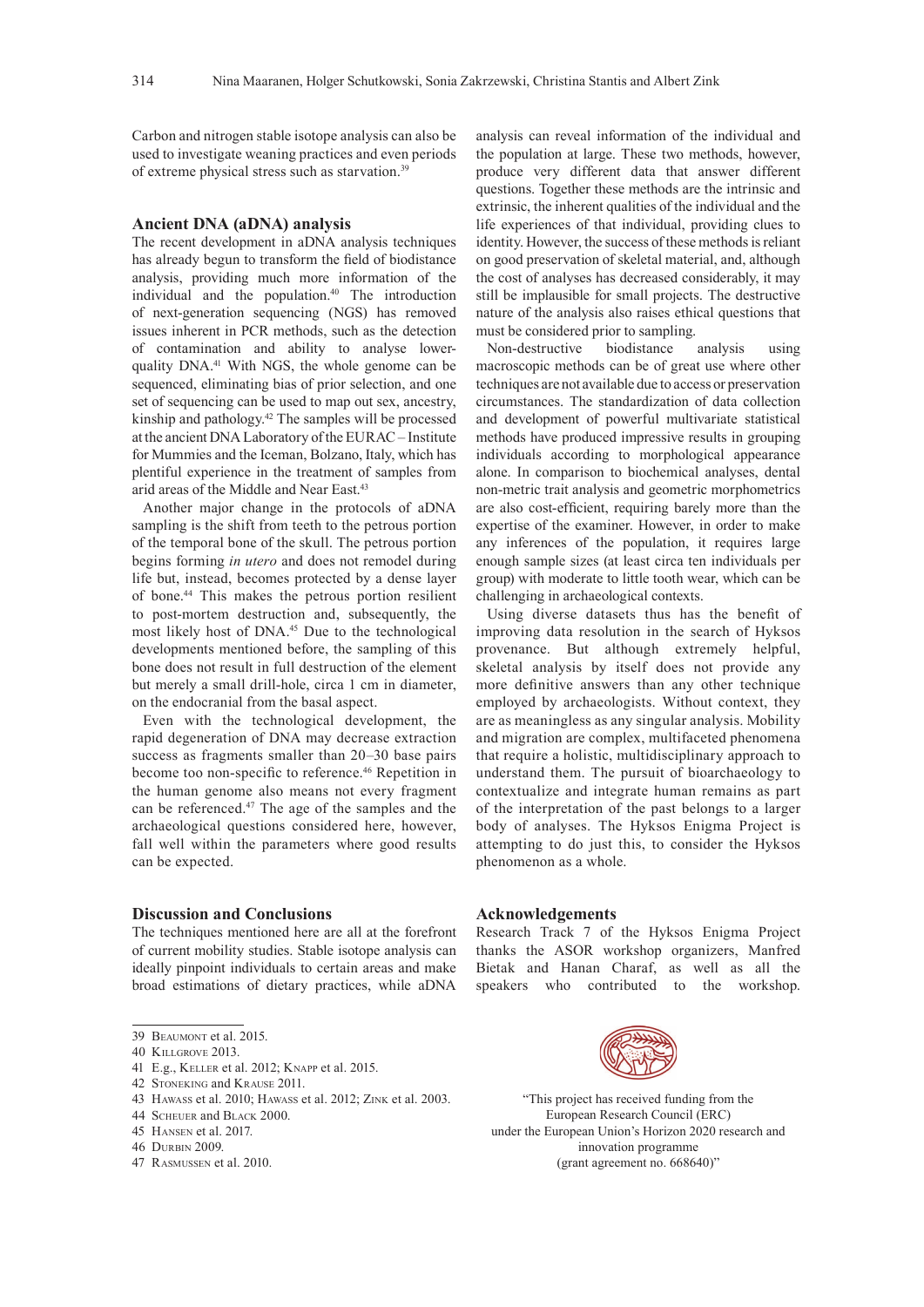# **Bibliography**

BADER, B.<br>2008 A

- Avaris and Memphis in the Second Intermediate Period in Egypt (ca. 1770−1550/40 BC), in: J.M. Córdoba, M. Molist, M.C. Pérez, I. Rubio and S. Martínez (eds.), *Proceedings of the 5th International Congress on the Archaeology of the Ancient Near East*, Madrid.
- 2012 Migration in Archaeology: An Overview with a Focus on Ancient Egypt, in: M. Messer, R. Schroeder and R. Wodak (eds.), *Migrations: Interdisciplinary Perspectives*, Vienna, 213–226.
- Bauer, C.C., Bons, P.D., Benazzi, S. and Harvati, K.
- 2016 Using Elliptical Best Fits to Characterize Dental Shapes, *American Journal of Physical Anthropology* 159, 342–347.

BEAUMONT, J., MONTGOMERY, J., BUCKBERRY, J. and JAY, M.<br>2015 Infant Mortality and Isotopic Complexity: New A

Infant Mortality and Isotopic Complexity: New Approaches to Stress, Maternal Health, and Weaning, *American Journal of Physical Anthropology* 157, 441–457.

Bentley, R.A.

2006 Strontium Isotopes from the Earth to the Archaeological Skeleton: A Review, *Journal of Archaeological Method and Theory* 13, 135–187.

#### Bernal, V.

2007 Size and Shape Analysis of Human Molars: Comparing Traditional and Geometric Morphometric Techniques, *Homo* 58, 279–296.

#### Bietak, M.

1996 *Avaris: The Capital of the Hyksos. Recent Excavations at Tell el-Dabʿa*, London.

# BURMEISTER, S.<br>2000 Archae

Archaeology and Migration: Approaches to an Archaeological Proof of Migration, *Current Anthropology* 41, 539–567.

CAMERON, C.M.

2013 How People Moved among Ancient Societies: Broadening the View, *American Anthropologist* 115, 218–231.

#### Douglas, M.

1972 Deciphering a Meal, *Daedalus* 101.1, 61–81.

Dupras, T.L. and Schwarz, H.P.

2001 Strangers in a Strange Land: Stable Isotope Evidence for Human Migration in the Dakhleh Oasis, Egypt, *Journal of Archaeological Science* 28, 1199– 1208.

# $E<sub>DGAR</sub>, H.J.H.2002 *Riolo*$

Biological Distance and the African American Den*tition*, Columbus.

Elias, N.

2016 *Funerary Practices and Biological Identities in the Colonia Julia Augusta Felix Berytus and in Botrys during the Roman Period (Lebanon, Ith century*  *B.C.–IVth Century A.D.)*, PhD Dissertation, University of Bordeaux, Bordeaux.

FORSTNER-MÜLLER, I.<br>2010 Tombs and 1

Tombs and Burial Customs at Tell el-Dab'a during the Late Middle Kingdom and the Second Intermediate Period, in: M. Marée (ed.), *The Second Intermediate Period (Thirteenth–Seventeenth Dynasties): Current Research, Future Prospects*, Orientalia Lovaniensia Analecta 192, Leuven, 127–138.

FORSTNER-MÜLLER, I., JEUTHE, C., MICHEL, V. and PRELL, S.<br>2015 Grabungen des Österreichischen Archäologisch

2015 Grabungen des Österreichischen Archäologischen Instituts Kairo in Tell el-Dabʿa/Avaris, *Egypt and the Levant* 25, 17–71.

Gomez-Robles, A., Martinon-Torres, M., Bermudez de Castro, J.M., Margvelashvili, A., Bastir, M., Arsuaga, J.L.,

- Perez-Perez, A., Estebaranz, F. and Martinez, L.M.
- 2007 A Geometric Morphometric Analysis of Hominin Upper First Molar Shape, *Journal of Human Evolution* 53, 272–285.

Gomez-Robles, A., Martinon-Torres, M., Bermudez de Castro, J.M., Prado, L., Sarmiento, S. and Arsuaga, J.L.

2008 Geometric Morphometric Analysis of the Crown Morphology of the Lower First Premolar of Hominins, with Special Attention to Pleistocene Homo,

*Journal of Human Evolution* 55, 627–638.

GOMEZ-ROBLES, A. and POLLY, P.D.<br>2012 Mornhological Integration

Morphological Integration in the Hominin Dentition: Evolutionary, Developmental, and Functional Factors, *Evolution* 66, 1024–1043.

GREENBLATT, S.<br>2010 Cultur

**Cultural Mobility**, Cambridge.

Gregoricka, L.A.

2014 Assessing Life History from Commingled Assemblages: The Biogeochemistry of Inter-tooth Variability in Bronze Age Arabia, *Journal of Archaeological Science* 47, 10–21.

Guatelli-Steinberg, D. and Irish, J.D.

2005 Brief Communication: Early Hominin Variability in First Molar Dental Trait Frequencies, *American Journal of Physical Anthropology* 128, 477–484.

Haeussler, A.M.

1996 *Dental Anthropology of Russia, Ukraine, Georgia, Central Asia: Evaluation of Five Hypotheses for Paleo-Indian Origins*, PhD Dissertation, Arizona State University, Tempe.

Hanihara, K.

1967 Racial Characteristics in the Dentition, *Journal of Dental Research* 46, 923–926.

Hanihara, T.

1992 Dental and Cranial Affinities among Populations of East Asia and the Pacific: The Basic Populations in East Asia, IV, *American Journal of Physical Anthropology* 88, 163–182.